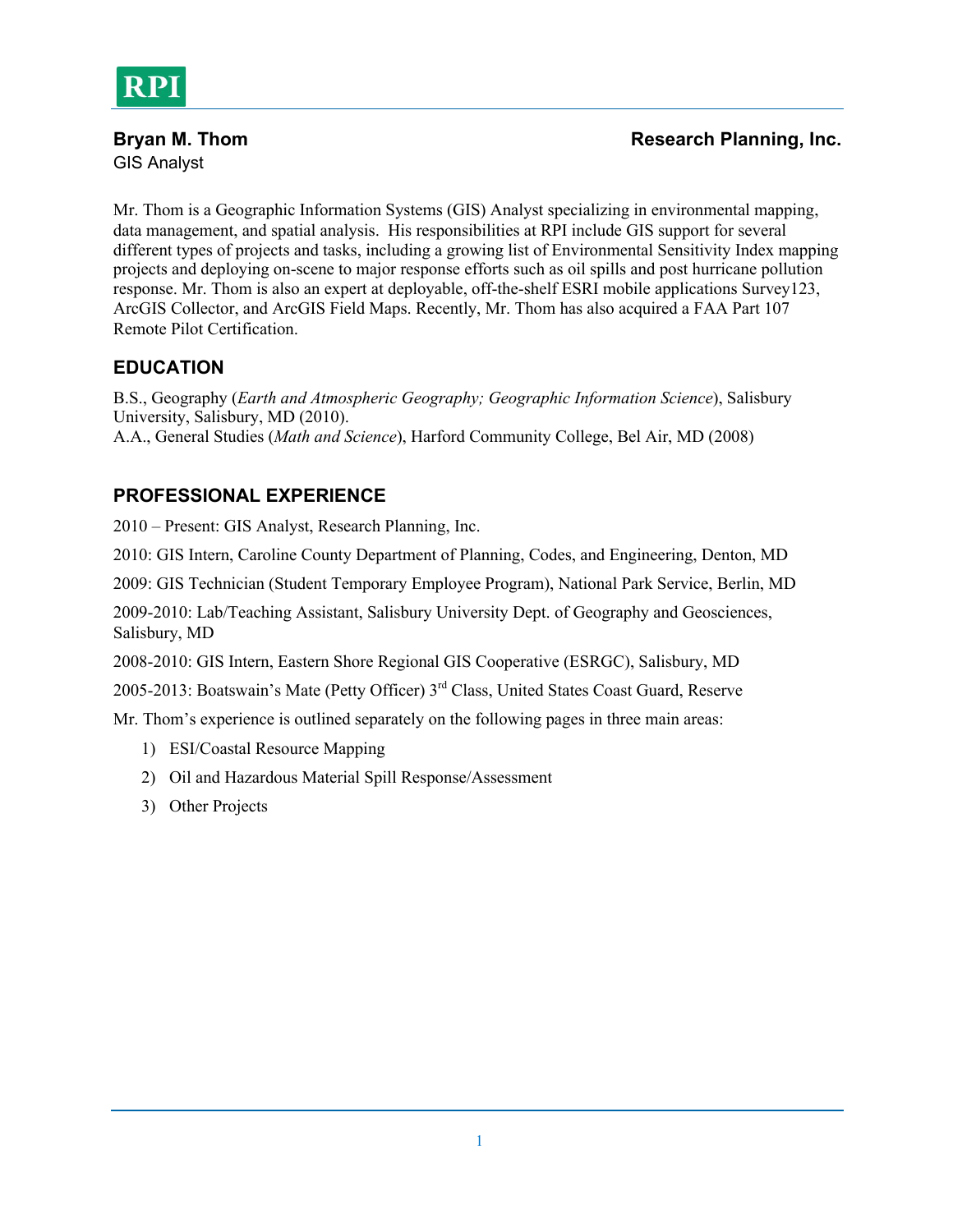

#### **COASTAL RESOURCE MAPPING FOR OIL SPILL CONTINGENCY PLANNING AND RESPONSE**

Environmental Sensitivity Index (ESI) Mapping: Mr. Thom served as GIS support on the following ESI Projects used for coastal zone management, contingency planning, and hazardous material/natural disaster responses:

| Florida, Western Peninsula | 2012 |
|----------------------------|------|
| South Florida              | 2013 |
| Texas, Upper Coast         | 2013 |
| Louisiana                  | 2013 |
| Delaware Bay               | 2013 |
| Washington/Oregon          | 2014 |
| South Carolina             | 2015 |
| Georgia                    | 2015 |
| Chesapeake Bay             | 2016 |
| Southwest Florida          | 2016 |
|                            |      |

His role as data support on multiple ESI projects requires extensive coordination and team work with other RPI employees in various departments. He has extensive knowledge of GIS software, especially with ESRI's ArcGIS software suite.

### **OIL AND HAZARDOUS MATERIALS SPILL RESPONSE/ASSESSMENT**

Emergency Response: Mr. Thom has been deployed to provide on-scene data support during oil spills and other emergency pollution responses. He has been responsible for database management of the NOAA SCAT database, collecting and processing data taken by field teams, as well as various other duties including conducting spatial analysis, making maps and compiling data for reports, Shoreline Treatment Recommendations (STRs) and operations planning. He is an expert in designing and deploying off the shelf mobile applications from ESRI for field data collection.

He has provided on-scene support for the Emergency Response Division of NOAA and other companies at incidents, including:

2020: *Hurricane Zeta – Lousiana:* Refined and deployed ArcGIS Collector for post hurricane pollution response with the US Coast Guard and the State of Louisiana, assisted with Data Manager responsibilities.

*Hurricane Sally – Mobile, AL:* As Data Manager, designed and deployed ArcGIS Collector for US Coast Guard Vessel Assessment Teams, performed QAQC, and provided other spatial data support.

*St. Simon's Sound Incident – Brunswick, GA:* Data Manager for the Natural Resource Advisor program under salvage operations. Mr. Thom designed a Survey123 form for Natural Resource Advisors to utilize to make field observations of protected species around the wreck site, as well as performed QAQC on that data, interface with the Environmental Unit Leader, and run weekly reports from collected data.

2019: *St. Simon's Sound Incident – Brunswick, GA:* NOAA Representative for SCAT Teams. Roll On/Roll Off (RORO) Vessel Golden Ray Capsized in the St. Simon's Sound carrying approx. 4200 automobiles, 644 MT of high Sulphur HFO, 179 MT of low Sulphur HFO, 330 MT of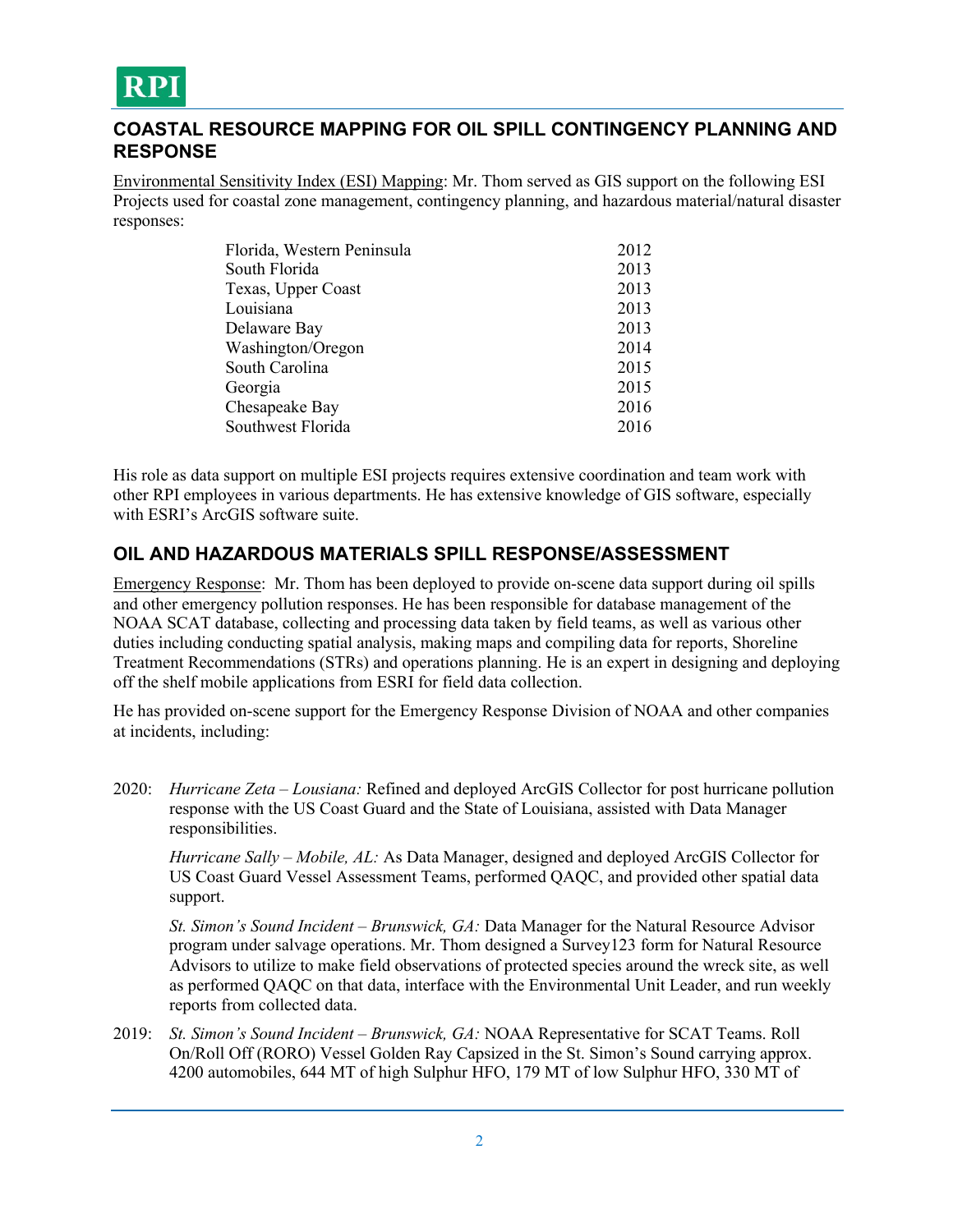# **RPI**

diesel, and 2500 liters of lube oil. In addition to being part of the SCAT Teams, Mr. Thom also acted as Data Manager, and deployed ArcGIS Collector for field use with SCAT, Operations, and others within the response.

2018: *Lake Washington Wellhead Blowout – Port Sulphur, LA:* SCAT Data Manager for USCG led response of a wellhead blowout and oil spill in Lake Washington.

*Hurricane Florence ESF-10 – North Carolina:* FEMA Emergency Support Function 10; Office support included identifying and classifying displaced vessels using post storm high resolution imagery, assembling data packets for field teams for vessel assessment and removal, and general data support. On-scene, Mr. Thom was the Environmental Unit Leader at the ICP, with responsibilities including maintaining compliance with federal consultations, identifying vessels in environmentally sensitive areas, working closely with Operations to ensure best management practices were being followed, and working with state and federal agencies within the response effort.

2017 *Hurricane Maria ESF-10 – Puerto Rico and USVI:* FEMA Emergency Support Function 10Office support included identifying and classifying displaced vessels using post storm high resolution imagery, assembling data packets for field teams for vessel assessment and removal, and general data support

*Hurricane Irma ESF-10 – Florida:* FEMA Emergency Support Function 10; Office support included identifying and classifying displaced vessels using post storm high resolution imagery, assembling data packets for field teams for vessel assessment and removal, identifying vessels in environmentally sensitive areas, and general data support. On-scene work in the ICP in Miami, FL, Mr. Thom acted as a liaison between the Environmental Unit and the Operations Unit

*16Tan Incident – North Battleford, Saskatchewan:* SCAT Data support for follow up shoreline assessment surveys, again working under contract with Owens Coastal Consultants (OCC).

- 2016 *16Tan Incident – Lloydminster, Saskatchewan:* SCAT Data Support. Mr. Thom worked under contract with Owens Coastal Consultants (OCC) to provide data support for the Husky Energy oil spill in the North Saskatchewan River.
- 2015 *Apex 3508 – Paducah, KY:* Sunken Oil Workgroup Data Manager. Mr. Thom participated in a team using side scan sonar to locate sunken clarified slurry oil on the Mississippi River.

*Refugio Incident – Santa Barbara, CA:* SCAT Data Manager. Responsibilities included maintaining SCAT data, producing daily deliverables, offering remote support to SCAT as well as NOAA NRDA representative, working closely with California Oil Spill Prevention and Response (OSPR) personnel, and attending Unified Command briefings.

- 2014 *Texas City Y – Port O'Connor & Galveston TX:* SCAT Data Manager for two Incident Command Posts. Responsibilities included briefing state trustees, collecting and processing field data, maintaining the SCAT data, producing daily deliverables, and remotely supporting SCAT operations.
- 2010 *Deepwater Horizon – Houma, LA (2010-2014)*: Assisted Shoreline Cleanup Assessment Team (SCAT) data team, team leads and representatives of state and federal government and contractors by making maps and conducting spatial analysis, as well as collecting and processing field data. He has assisted other members of the data team with maintaining a geographically referenced photograph database. Mr. Thom also helped SCAT teams conduct field work when extra personnel were needed.